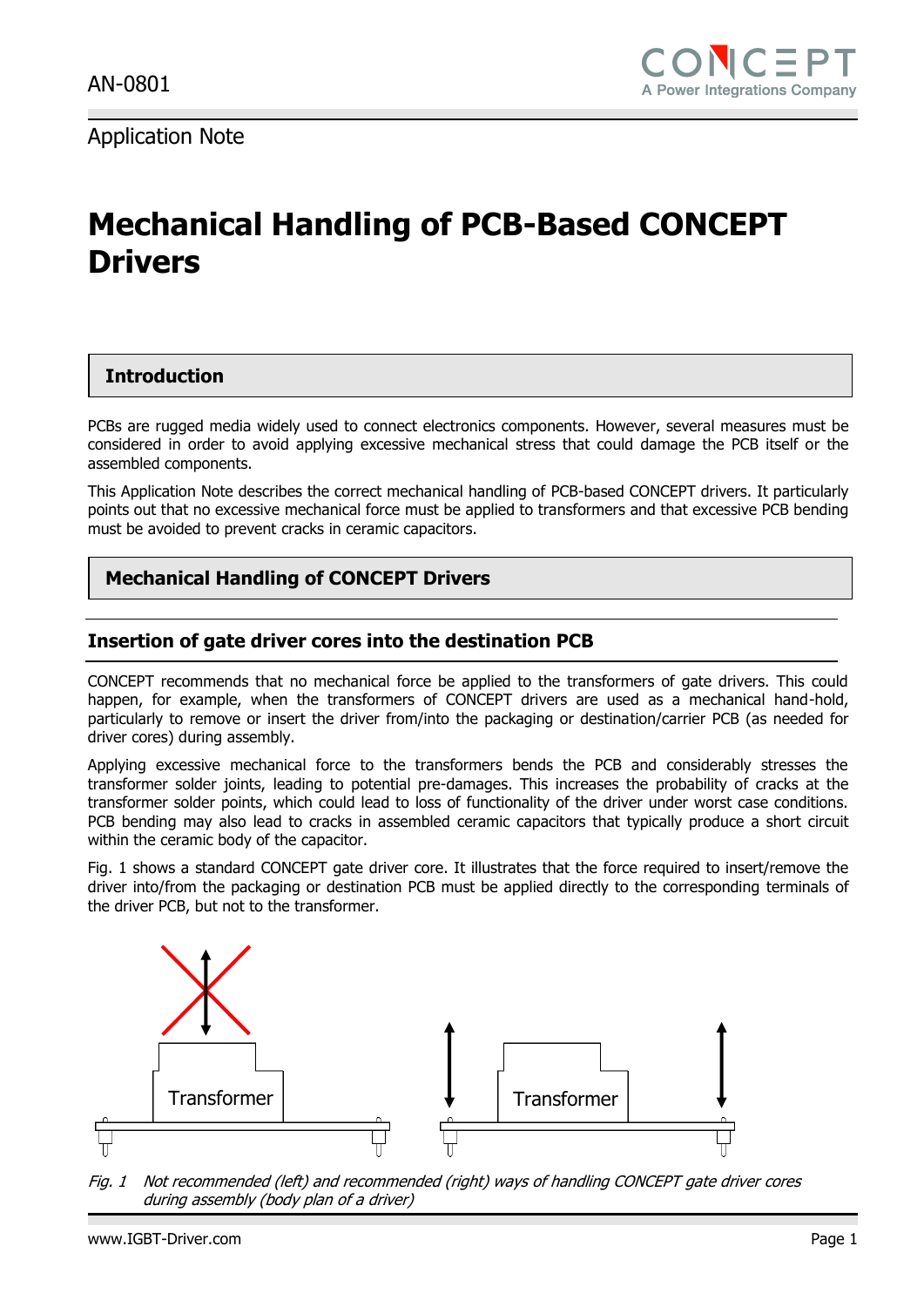

# Application Note

## **PCB bending**

PCB bending due to an externally applied force must be kept to an absolute minimum to limit the risk of ceramic capacitor cracks. This must be considered during general PCB handling. It is therefore recommended not to expose PCBs with surface mount components to bending or twisting of more the 0.5% in relation to their length and width. [Fig. 2](#page-1-0) shows the CONCEPT gate driver core 2SC0435T as an example. It has dimensions (length and width) of 57.15mm by 51.56mm. The maximum permissible bending due to forces applied to the PCB would be 0.29mm and 0.26mm respectively.



<span id="page-1-0"></span>Fig. 2 Dimensions of a standard CONCEPT gate driver core

When the gate drivers are additionally screw-fitted to the carrier board or other mechanical parts (e.g. converter cooler) to increase their vibration withstand capability, it is important to adjust the height of the distance bolts properly to avoid PCB bending. [Fig. 3](#page-1-1) illustrates this fact when using a Plug-and-Play driver.



<span id="page-1-1"></span>Fig. 3 Correct (A) and wrong (B and C) fixing of CONCEPT gate drivers